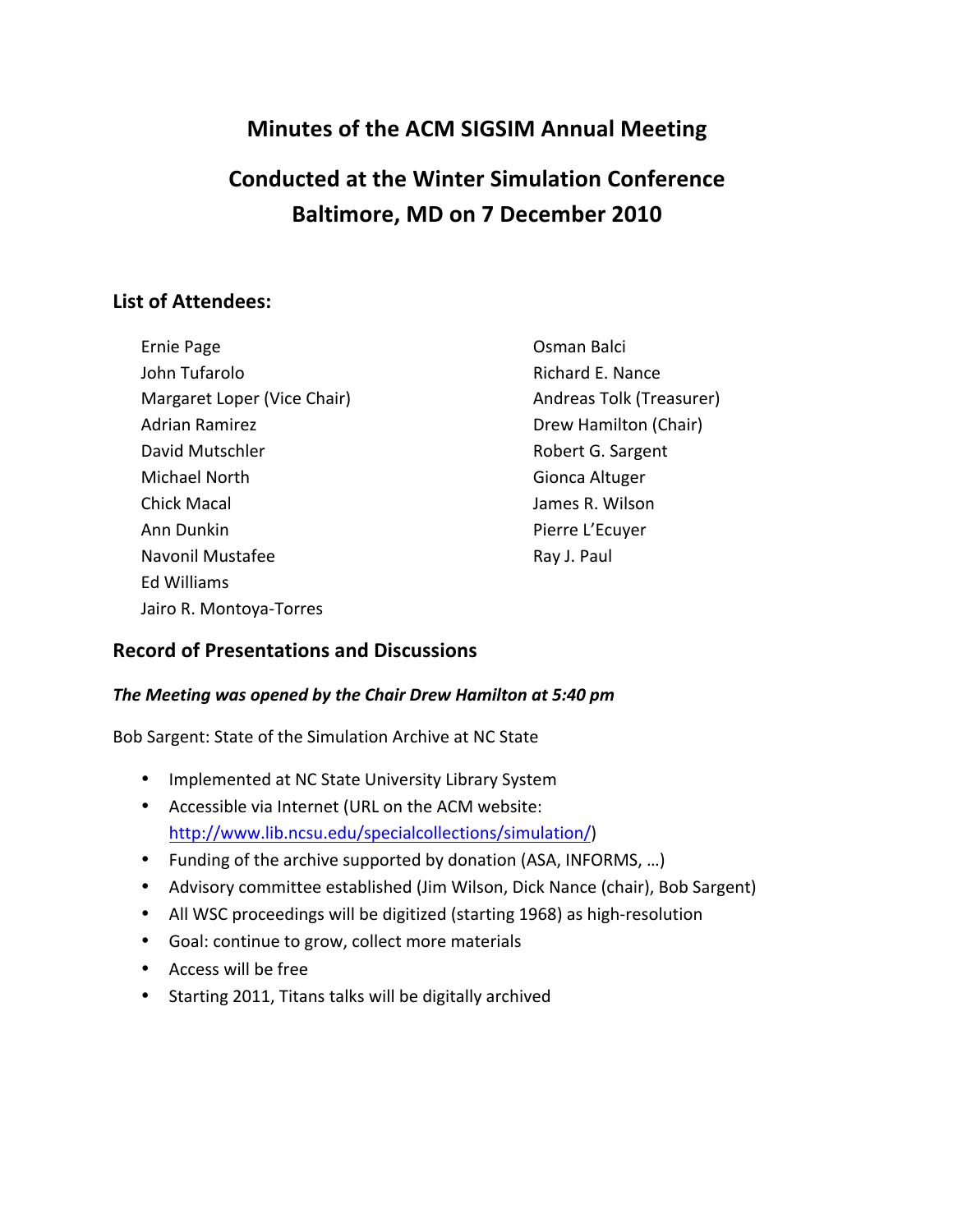PhD Colloquium Report

- 32 PhD students participated in the poster session
- Approximately 120 people attended the keynote
- Standing room presentations
- Good visits at the Poster session
- 18 final year students made oral presentations in four tracks
- 8 final year students submitted a paper to the conference and were best student paper candidates; Adrian Ramirez Nafarrate of Arizona State won best paper for SIGSIM
- Next year the PhD Colloquium committee will be composed of 2 SIGSIM and 2 I-SIM members; SIGSIM needs a member to participate next year

#### Ernie Page WSC Update

- 58% acceptance rate
- About 600 attendees (above breakpoint)

#### Treasurer Report

- Budget not yet established
- Access to FRM shows that we are financially healthy
- Greatest revenue: digital library (more than  $4/5$  of the income)
- About 550 paying members

#### Presidents Report

- Do no harm, good foundation has been done
- We are financially healthy, but few activities
- LinkedIn is a good way to reach members
- WSC is the only activity
- In-cooperation agreements with ACM SIGSIM needs to be cleaned up
	- $o$  Prerequisites membership rates
	- $\circ$  Proceedings included in ACM Digital Library
- SIGSIM conference on its own is a possibility
	- o Modest conference on our own
	- $\circ$  Conference in cooperation with another ACM SIG
	- $\circ$  Joint conference with DS-RT or an SCS conference